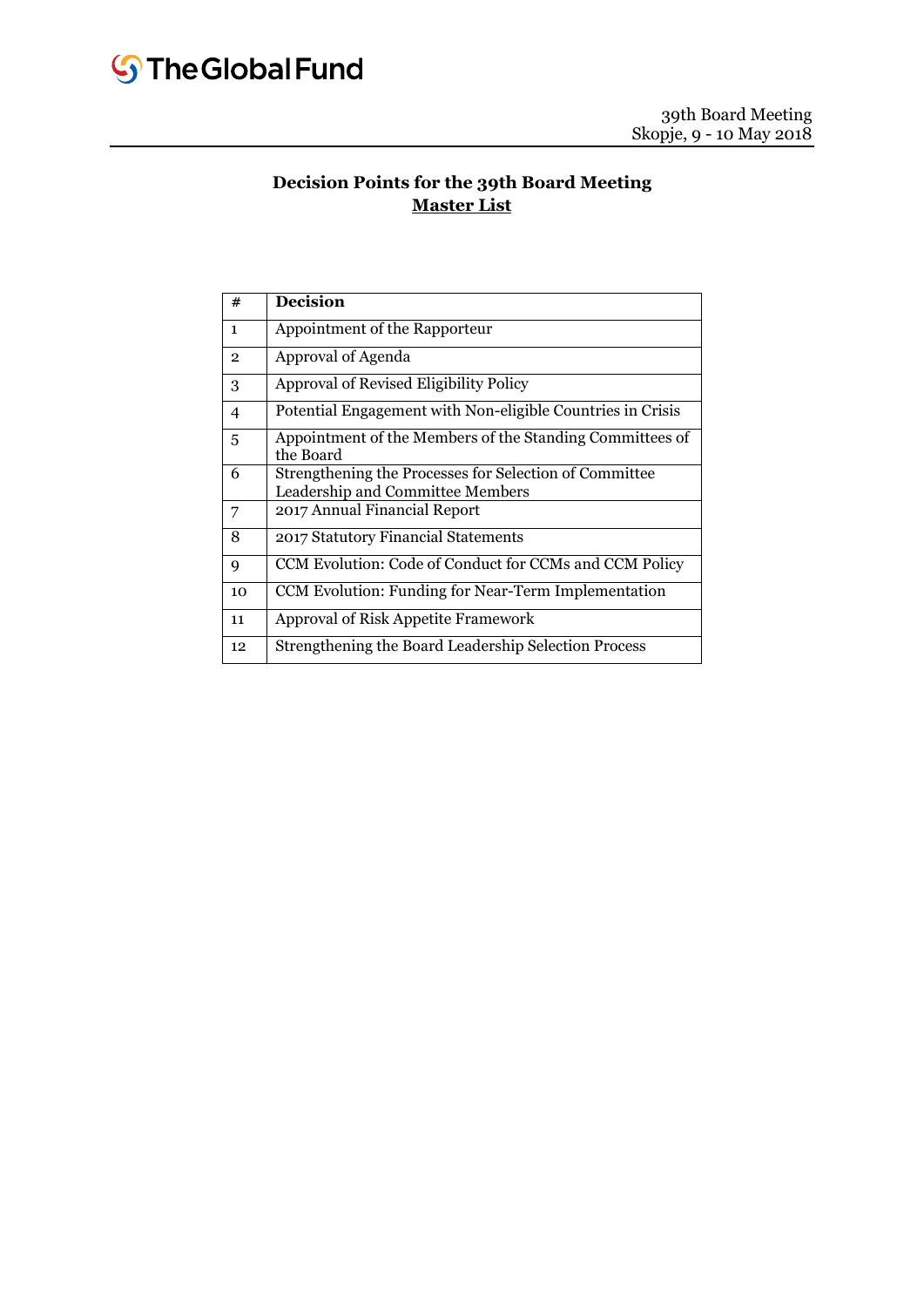# **Appointment of the Rapporteur**

### **Decision Point GF/B39/DP01:**

Tamaki Tsukada from the Japan constituency is designated as Rapporteur for the 39<sup>th</sup> Board Meeting.

**Signed:**

Tamaki Tsukada Rapporteur

Carole Presern Secretariat

 $\frac{1}{2}$  ,  $\frac{1}{2}$  ,  $\frac{1}{2}$  ,  $\frac{1}{2}$  ,  $\frac{1}{2}$  ,  $\frac{1}{2}$  ,  $\frac{1}{2}$  ,  $\frac{1}{2}$  ,  $\frac{1}{2}$  ,  $\frac{1}{2}$  ,  $\frac{1}{2}$  ,  $\frac{1}{2}$  ,  $\frac{1}{2}$  ,  $\frac{1}{2}$  ,  $\frac{1}{2}$  ,  $\frac{1}{2}$  ,  $\frac{1}{2}$  ,  $\frac{1}{2}$  ,  $\frac{1$ 

The Global Fund 39th Board Meeting 9-10 May 2018, Skopje

\_\_\_\_\_\_\_\_\_\_\_\_\_\_\_\_\_\_\_\_\_\_\_\_\_\_\_

© الصندوق العالمين The Global Fund  $\mathbb S$  Le Fonds mondial  $\mathbb S$  El Fondo Mundial  $\mathbb S$  Глобальный фонд  $\mathbb S$   $\pm$  球基金 الصندوق العالمين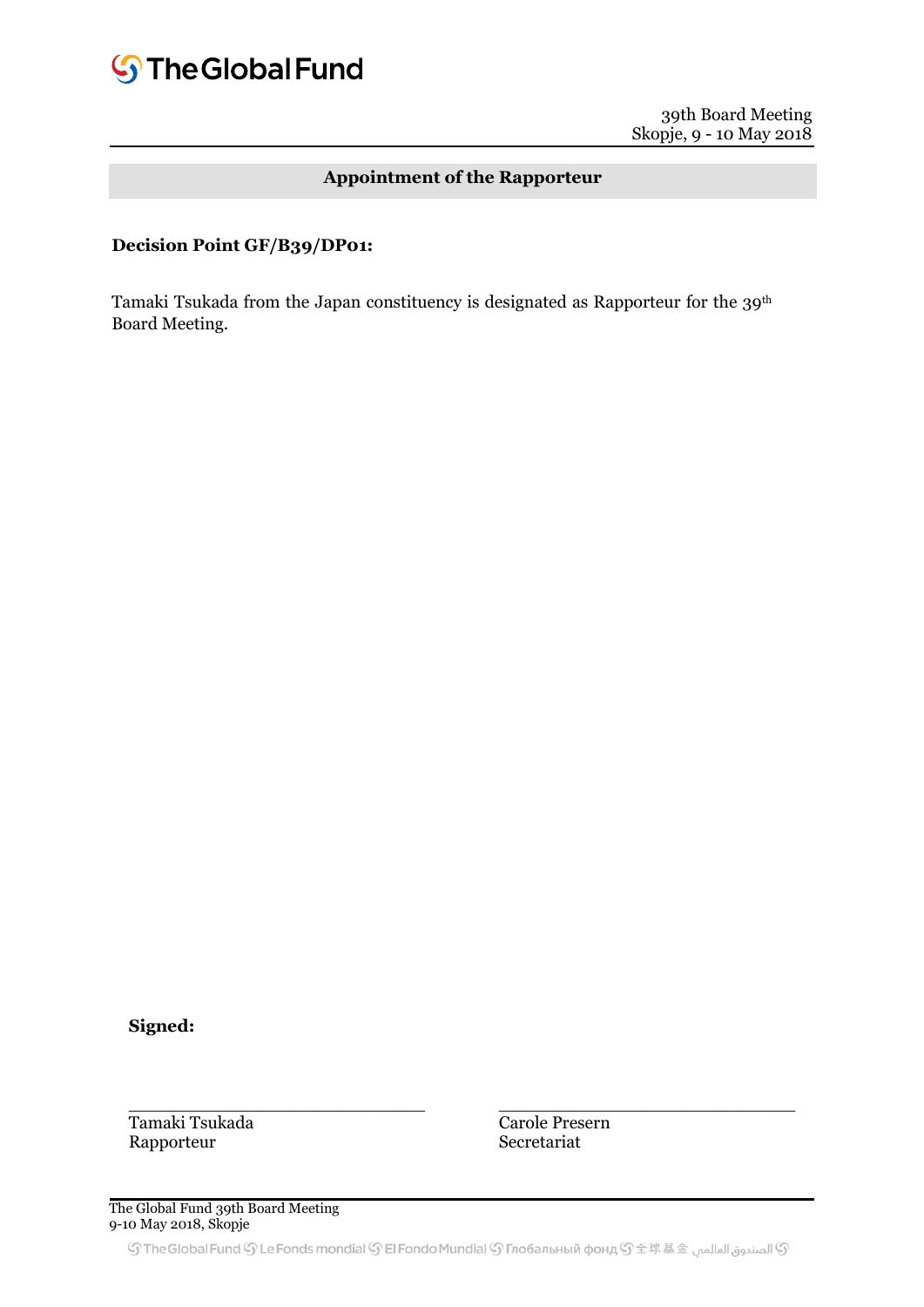# **S**The Global Fund

39th Board Meeting Skopje, 9 - 10 May 2018

# **Approval of Agenda**

# **Decision Point GF/B39/DP02:**

The agenda for the 39<sup>th</sup> Board Meeting (GF/B39/01 – Revision 2) is approved.

**Signed:**

Tamaki Tsukada Rapporteur

Carole Presern Secretariat

\_\_\_\_\_\_\_\_\_\_\_\_\_\_\_\_\_\_\_\_\_\_\_\_\_\_\_

The Global Fund 39th Board Meeting 9-10 May 2018, Skopje

\_\_\_\_\_\_\_\_\_\_\_\_\_\_\_\_\_\_\_\_\_\_\_\_\_\_\_

© الصندوق العالمين The Global Fund  $\mathbb S$  Le Fonds mondial  $\mathbb S$  El Fondo Mundial  $\mathbb S$  Глобальный фонд  $\mathbb S$   $\pm$  球基金 الصندوق العالمين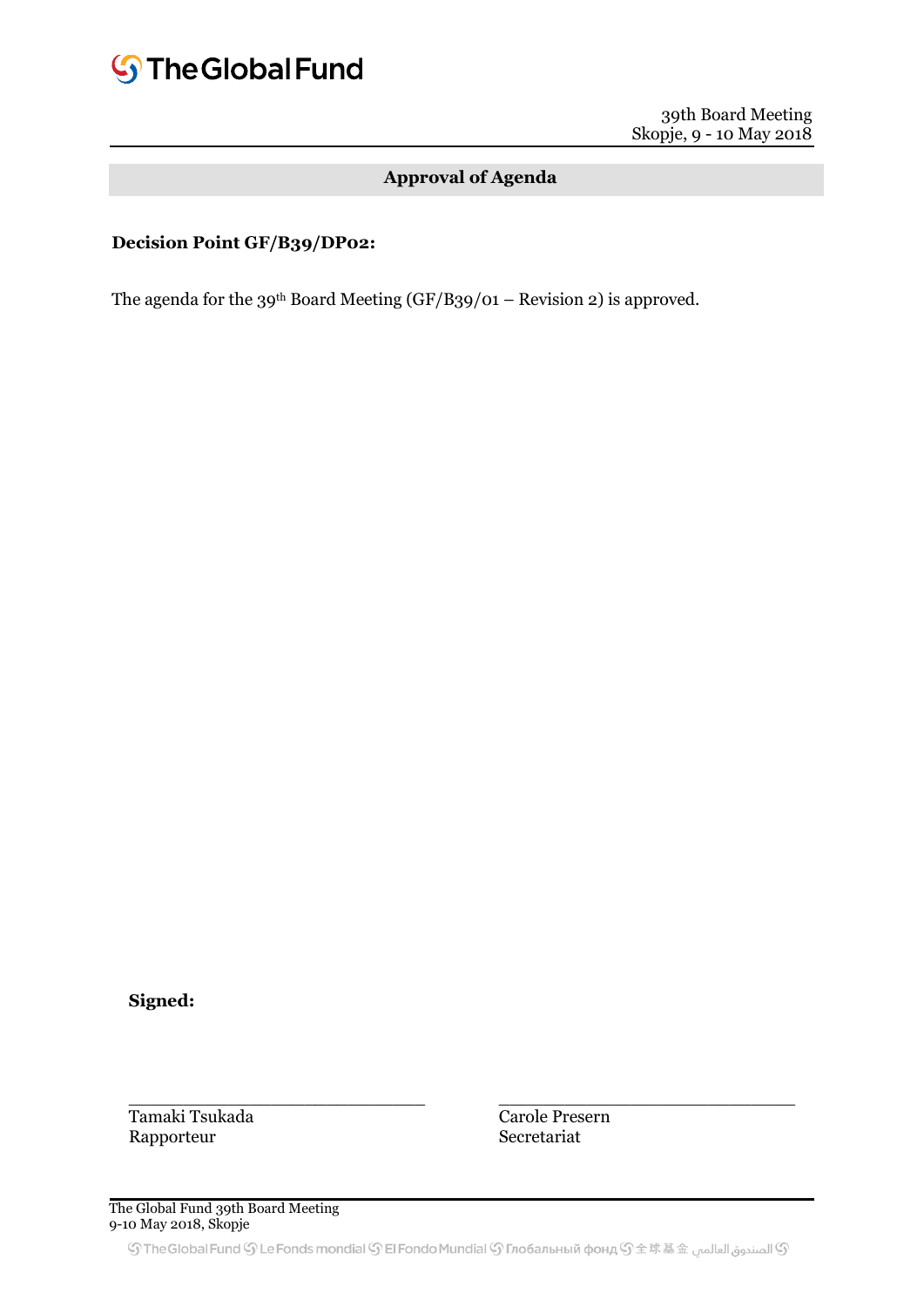# **Approval of the Revised Eligibility Policy**

#### **Decision Point GF/B39/DP03:**

- 1. Based on the recommendation of the Strategy Committee, the Board approves the revised Eligibility Policy, as set forth in Annex 1 to GF/B39/02 (the "Revised Eligibility Policy").
- 2. Accordingly, the Board:
	- i. Acknowledges that this decision point and the Revised Eligibility Policy supersede the decision point GF/B35/DP07 and the previous Eligibility Policy as set forth in Annex 2 to GF/B35/06 - Revision 1 (the "Previous Eligibility Policy"); and
	- ii. Notes that notwithstanding paragraph 2.i of this decision point, the Previous Eligibility Policy remains applicable to grant programs originating from the 2017-2019 allocation period.

Budgetary implications: None.

**Signed:**

Tamaki Tsukada Rapporteur

Carole Presern Secretariat

 $\frac{1}{2}$  ,  $\frac{1}{2}$  ,  $\frac{1}{2}$  ,  $\frac{1}{2}$  ,  $\frac{1}{2}$  ,  $\frac{1}{2}$  ,  $\frac{1}{2}$  ,  $\frac{1}{2}$  ,  $\frac{1}{2}$  ,  $\frac{1}{2}$  ,  $\frac{1}{2}$  ,  $\frac{1}{2}$  ,  $\frac{1}{2}$  ,  $\frac{1}{2}$  ,  $\frac{1}{2}$  ,  $\frac{1}{2}$  ,  $\frac{1}{2}$  ,  $\frac{1}{2}$  ,  $\frac{1$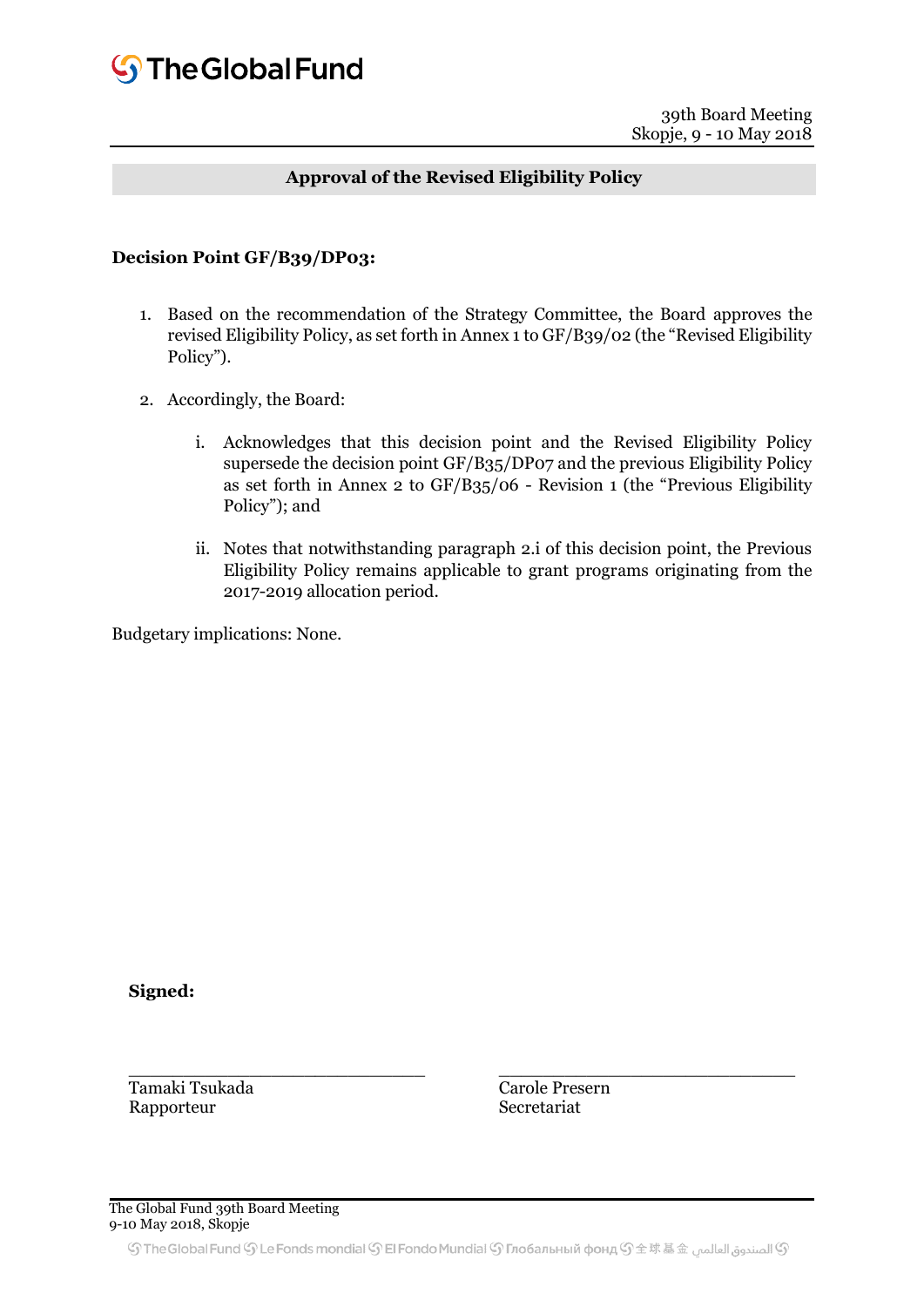# **Potential Engagement with Non-eligible Countries in Crisis**

#### **Decision Point GF/B39/DP04:**

- 1. The Board acknowledges that a health crisis may emerge in an ineligible non-high income country that could have an adverse impact on the global response against HIV/AIDS, tuberculosis, and/or malaria, and that the health crisis may be of such a magnitude that the Global Fund should consider providing support; and
- 2. Based on the recommendation of the Strategy Committee, the Board requests the Secretariat, in consultation with relevant partners, to present potential investment cases meeting the criteria described in  $GF/B39/03$  – Revision 1 to the Strategy Committee for review and recommendation to the Board. Any such proposals shall also include options for how the proposed investment should be funded.

Budgetary implications: This decision is likely to have future budgetary implications for country funding and/or Secretariat OPEX, but the actual amounts will depend on the specific size of the crisis and potential response. These will be detailed in any proposals that result from this decision.

**Signed:**

Tamaki Tsukada Rapporteur

Carole Presern Secretariat

\_\_\_\_\_\_\_\_\_\_\_\_\_\_\_\_\_\_\_\_\_\_\_\_\_\_\_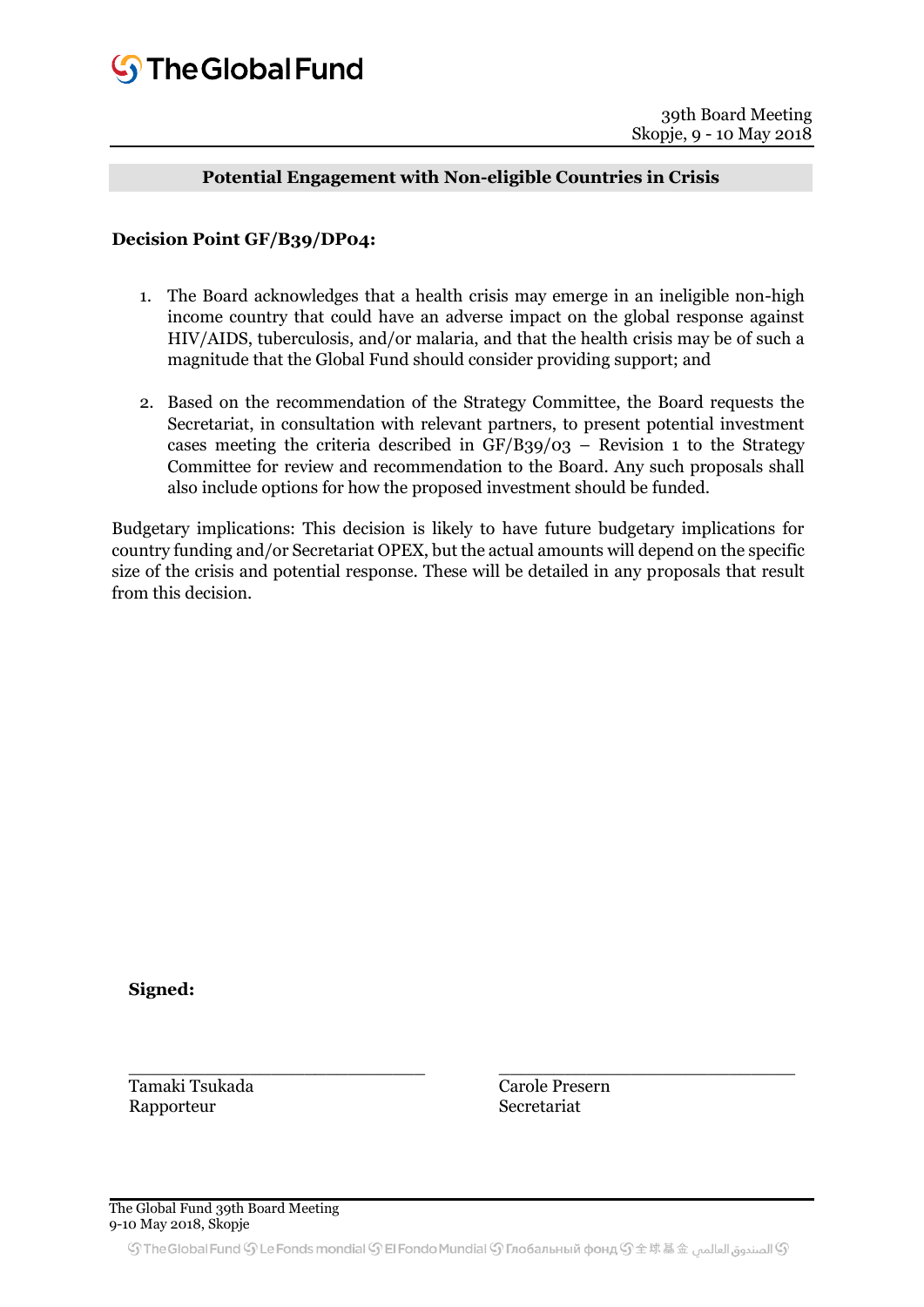**Appointment of the Members of the Standing Committees of the Board**

#### **Decision Point GF/B39/DP05:**

- 1. The Board approves the appointment of the following individuals to serve as voting members of the Audit and Finance Committee, representing the Board constituency listed by their name:
	- i. Pasqualino Procacci, European Commission, Belgium, Italy, Portugal, Spain;
	- ii. Greg Ferrante, Private Foundations;
	- iii. Michael Ruffner, United States;
	- iv. Chris Taylor, United Kingdom;
	- v. Gilles Angles, France;
	- vi. Maurine Murenga, Communities;
	- vii. Allan Maleche, Developing Country NGOs;
	- viii. Naveed Kamran Baloch, Eastern Mediterranean Region;
		- ix. Guillermo Birmingham, Latin America and the Caribbean; and
		- x. Sukhbir Singh, South East Asia.

The Board appoints the following individuals to serve as non-voting members of the Audit and Finance Committee, representing the Board constituency listed by their name:

- xi. Iris Semini, UNAIDS; and
- xii. Alexandru Cebotari, World Bank.
- 2. The Board approves the appointment of the following individuals to serve in their personal capacity as voting members of the Ethics and Governance Committee:
	- i. Suomi Sakai, Japan;
	- ii. Anders Nordström, Point Seven;
	- iii. Renuka Gadde, Private Sector;
	- iv. David Kihumuro Apuuli, Eastern and Southern Africa;
	- v. Ana Filipovska, Eastern Europe and Central Asia; and
	- vi. Mohamed Chakroun, Eastern Mediterranean Region.
- 3. The Board approves the appointment of the following individuals to serve as voting members of the Strategy Committee, representing the Board constituency listed by their name:
	- i. Timothy Poletti, Canada, Switzerland and Australia;
	- ii. Jean-François Pactet, France;
	- iii. Heiko Warnken, Germany;
	- iv. Sarah Boulton, United Kingdom;
	- v. Mamadi Yilla, United States;
	- vi. Mike Podmore, Developed Country NGOs;

The Global Fund 39th Board Meeting 9-10 May 2018, Skopje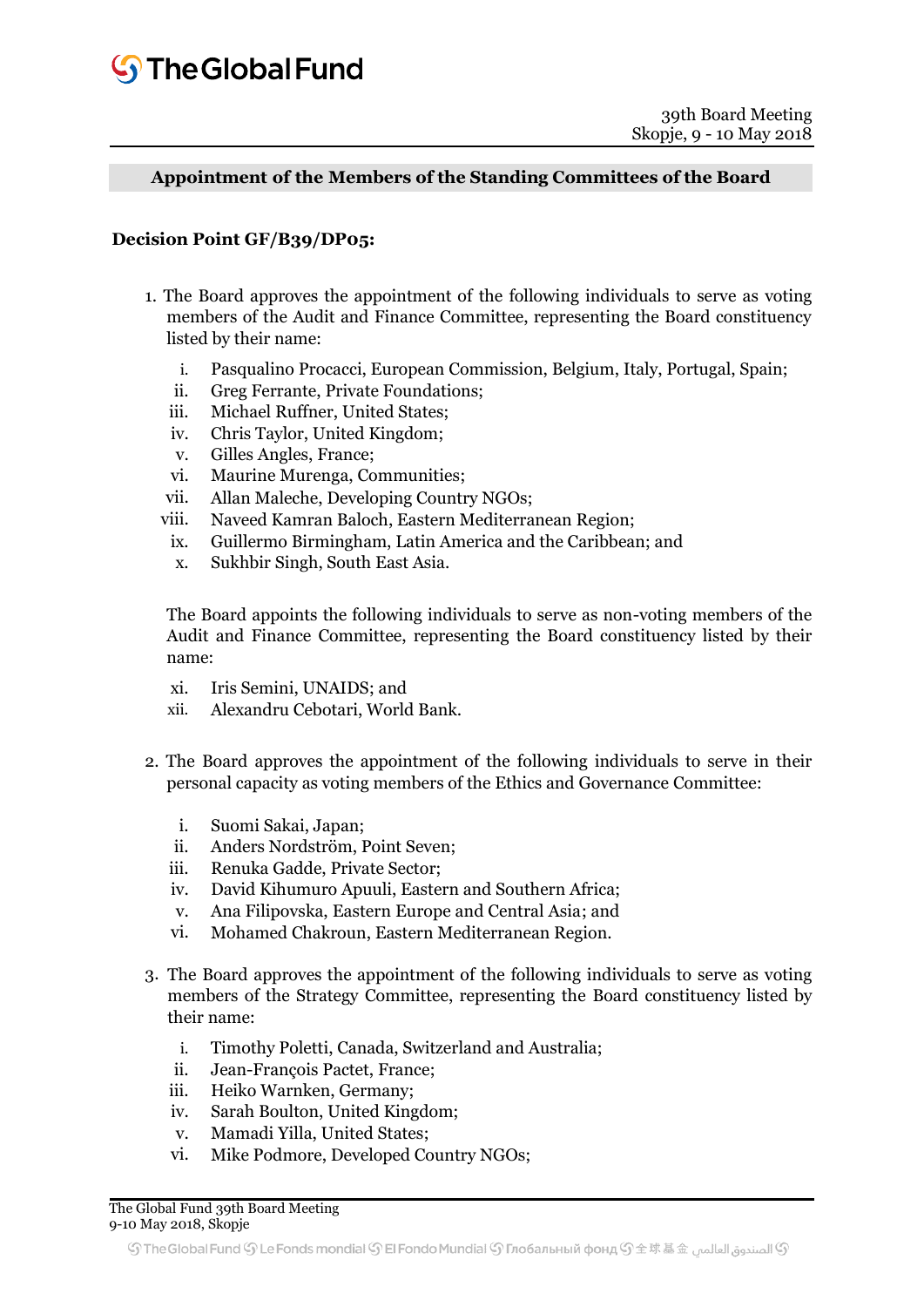# **S**The Global Fund

39th Board Meeting Skopje, 9 - 10 May 2018

- vii. Nduku Kilonzo, Eastern and Southern Africa;
- viii. Violeta Teutu, Eastern Europe and Central Asia;
	- ix. Abdoulaye Ciré Anne, West and Central Africa; and,
	- x. Ingrid Glastonbury, Western Pacific Region.

Noting that the Chairs of the Technical Review Panel and the Technical Evaluation Reference Group serve as non-voting members of the Strategy Committee, the Board appoints the following individuals to serve as additional non-voting members of the Strategy Committee:

- xi. Lucica Ditiu, Partners (Stop TB); and
- xii. Mubashar Sheikh, World Health Organization.
- 4. The Board approves the renewal for one additional term of:
	- i. Jean-Michel Ferat as Independent Member of the Audit and Finance Committee with forensic investigation expertise;
	- ii. Peter Maertens Independent Member of the Audit and Finance Committee with financial audit expertise; and
	- iii. Joan Elise Dubinsky as Independent Member of the Ethics and Governance Committee with ethics expertise.
- 5. The Board notes each of the individuals appointed under this decision point shall begin his/her term on 11 May 2018 and serve for two years or until the appointment of his/her successor.

Budgetary implications are included in OpEx budget.

**Signed:**

Tamaki Tsukada Rapporteur

\_\_\_\_\_\_\_\_\_\_\_\_\_\_\_\_\_\_\_\_\_\_\_\_\_\_\_ Carole Presern Secretariat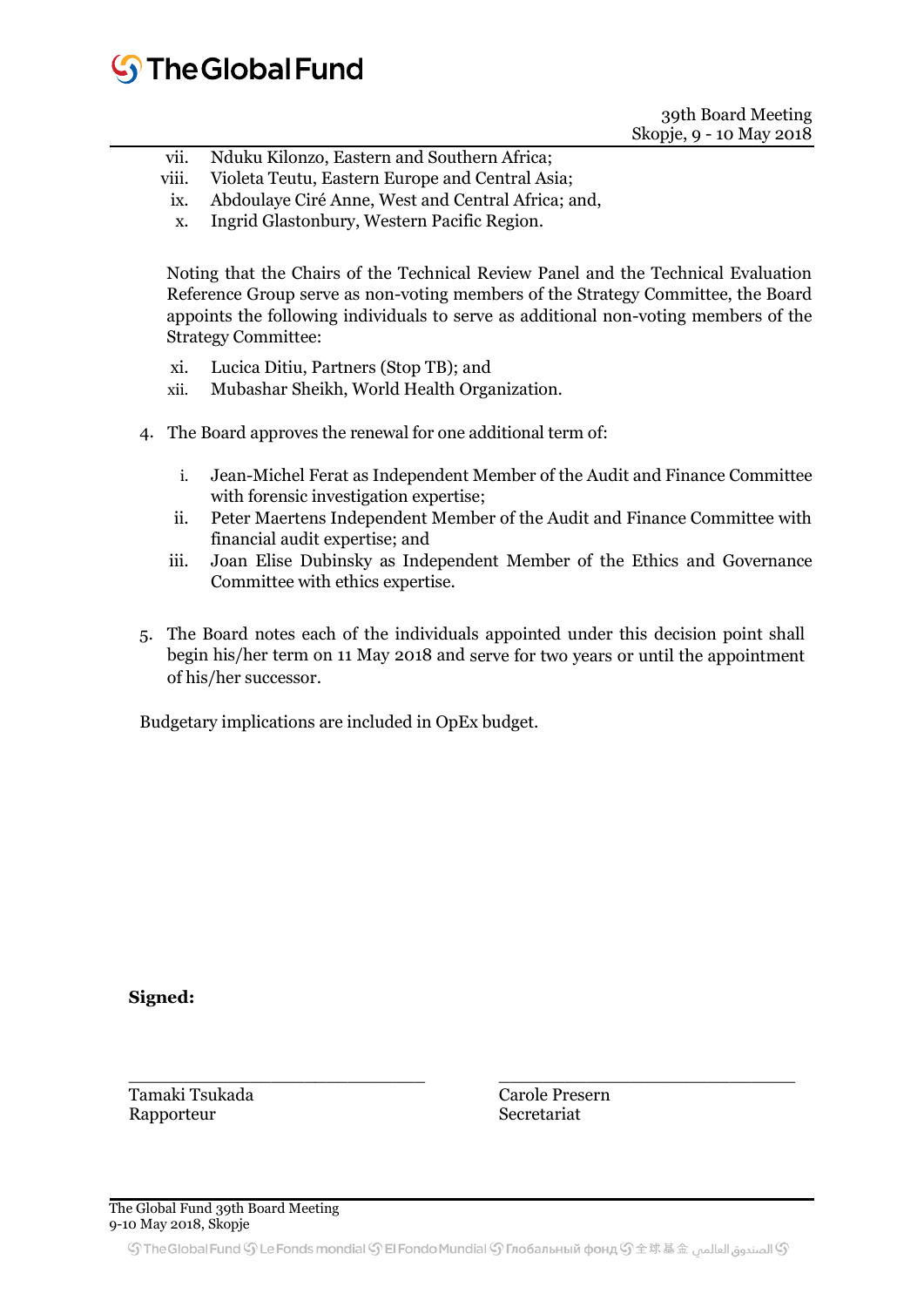# **Strengthening the Processes for Selection of Committee Leadership and Committee Members**

# **Decision Point GF/B39/DP06:**

The Board:

- 1. Notes its commitment to continue to strengthen Global Fund governance processes and requests that the Ethics and Governance Committee ("EGC") undertakes a review of the existing processes for selection of committee leadership and members, and makes recommendations to the Board on revisions to these selection processes, aiming for a decision at the  $40<sup>th</sup>$  Board Meeting;
- 2. Requests that as part of this recommendation, the EGC (i) puts forward principles and concrete actions to underpin and guide the selection processes, including transparency, rotation of constituency representation, relevant experience, institutional memory, and gender equality; (ii) develops standards and processes for due diligence undertaken as part of the selection processes; and (iii) reviews the size and composition of the EGC; and
- 3. Requests that the EGC seeks feedback broadly from across Board constituencies in formulating its recommendations, including through inviting a representative of civil society to be a participant in EGC deliberations on this review.

**Signed:**

Tamaki Tsukada Rapporteur

Carole Presern Secretariat

\_\_\_\_\_\_\_\_\_\_\_\_\_\_\_\_\_\_\_\_\_\_\_\_\_\_\_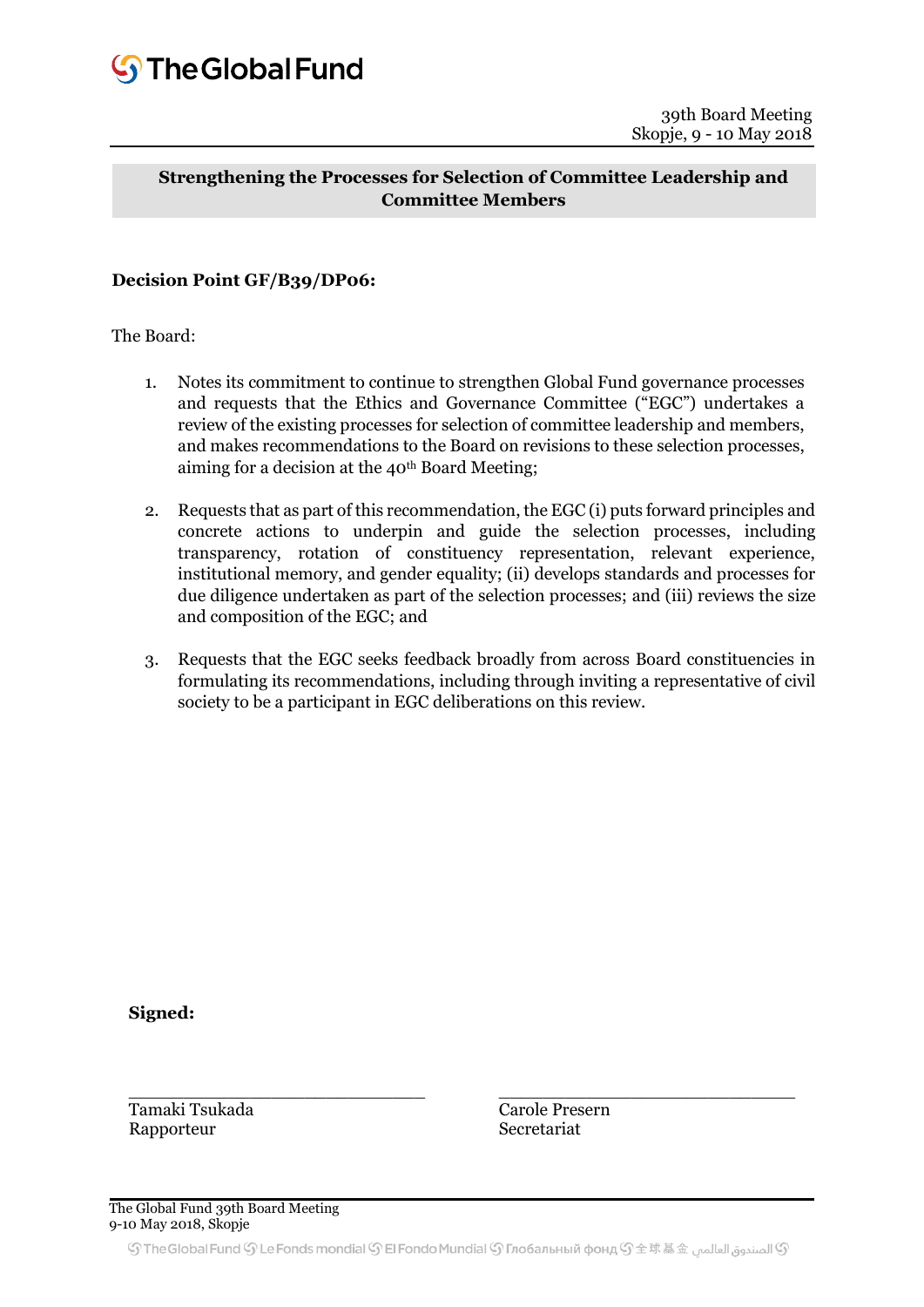# **2017 Annual Financial Report**

#### **Decision Point GF/B39/DP07:**

The Board authorizes the issuance of, and therefore approves, the Global Fund's 2017 Annual Financial Report, which includes the 2017 Consolidated Financial Statements that have been audited by KPMG SA, as set forth in GF/B39/06 Annex 1.

Budgetary implications (included in OpEx budget)

**Signed:**

Tamaki Tsukada Rapporteur

Carole Presern Secretariat

\_\_\_\_\_\_\_\_\_\_\_\_\_\_\_\_\_\_\_\_\_\_\_\_\_\_\_

#### The Global Fund 39th Board Meeting 9-10 May 2018, Skopje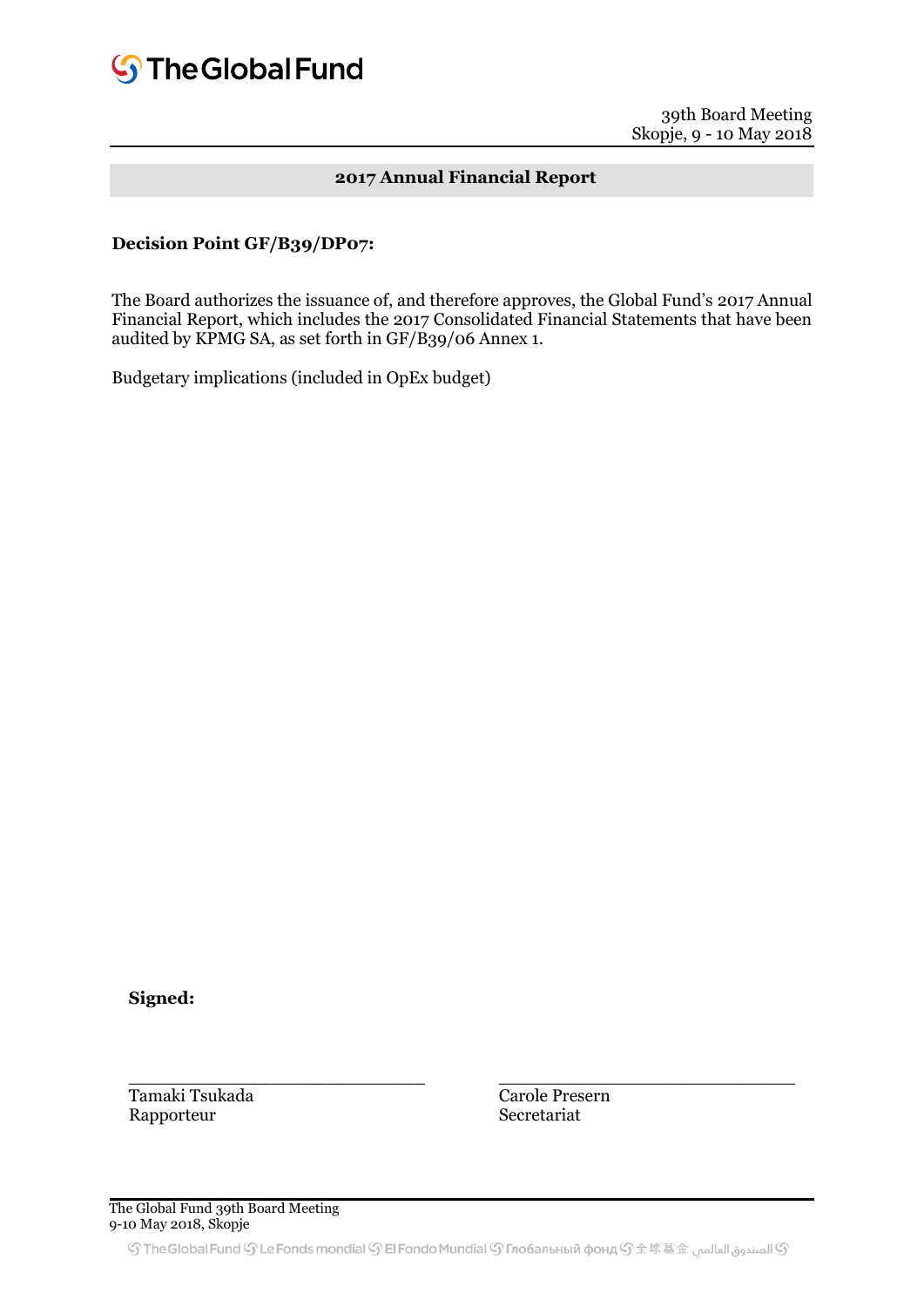## **2017 Statutory Financial Statements**

#### **Decision Point GF/B39/DP08:**

The Board authorizes the issuance of, and therefore approves, the Global Fund's 2017 Statutory Financial Statements, which have been audited by KPMG SA, as set forth in GF/B39/06 Annex 2.

Budgetary implications (included in OpEx budget)

**Signed:**

Tamaki Tsukada Rapporteur

Carole Presern Secretariat

\_\_\_\_\_\_\_\_\_\_\_\_\_\_\_\_\_\_\_\_\_\_\_\_\_\_\_

The Global Fund 39th Board Meeting 9-10 May 2018, Skopje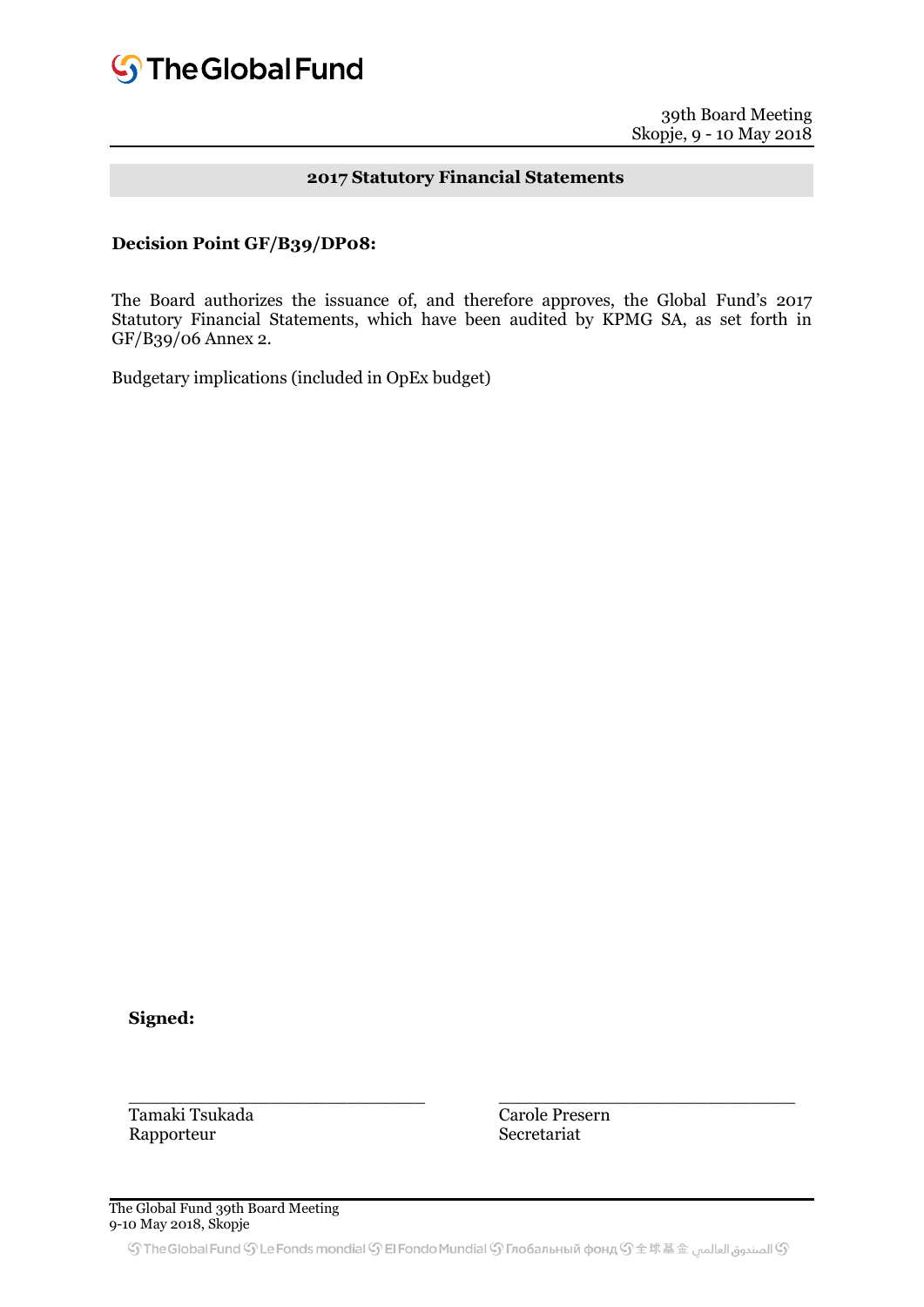# **CCM Evolution: Code of Conduct for CCMs and CCM Policy**

#### **Decision Point GF/B39/DP09:**

The Board:

- 1. Notes the recommendation of the Ethics and Governance Committee of a Code of Conduct for Country Coordinating Mechanisms (the "CCM Code"), developed in furtherance of the Ethics and Integrity Framework adopted by the Board at its 32nd Meeting (GF/B32/DP09);
- 2. Approves the CCM Code, as presented in Annex 4 in GF/B39/04- Revision 1;
- 3. Based on the recommendation of the Strategy Committee ("SC"), decides that no less than the amount of USD 1,219,700 should be made available over a three year period to fund the implementation and enforcement of the CCM Code, as described in GF/B39/04- Revision 1;
- 4. Recognizes that the Audit and Finance Committee approved USD 50 million as available sources of funds ("Available Funds") to finance prioritized and costed areas of need on the register of unfunded quality demand, as per GF/AFC04/DP01, and based on the recommendation of the SC, (i) decides that the amount of USD 1,219,700 of such Available Funds be used instead to fund the implementation and enforcement of the CCM Code, and (ii) decides to add CCMs as a "Strategic Initiative" to the list of catalytic investment priorities presented in Table 1 of GF/B36/04 – Revision 2;
- 5. Based on the recommendation of the SC, decides to replace the Guidelines and Requirements for Country Coordinating Mechanisms, as approved by the Board under GF/B23/DP17, with the CCM Policy as set out in Annex 3 of GF/B39/04- Revision 1 (the "CCM Policy"); and
- 6. Delegates authority to the SC to approve amendments to the CCM Policy, and requests the Secretariat to operationalize the CCM Policy and regularly report on its implementation to the SC.

Budgetary implications: USD 1,219,700.

\_\_\_\_\_\_\_\_\_\_\_\_\_\_\_\_\_\_\_\_\_\_\_\_\_\_\_

**Signed:**

Tamaki Tsukada Rapporteur

Carole Presern Secretariat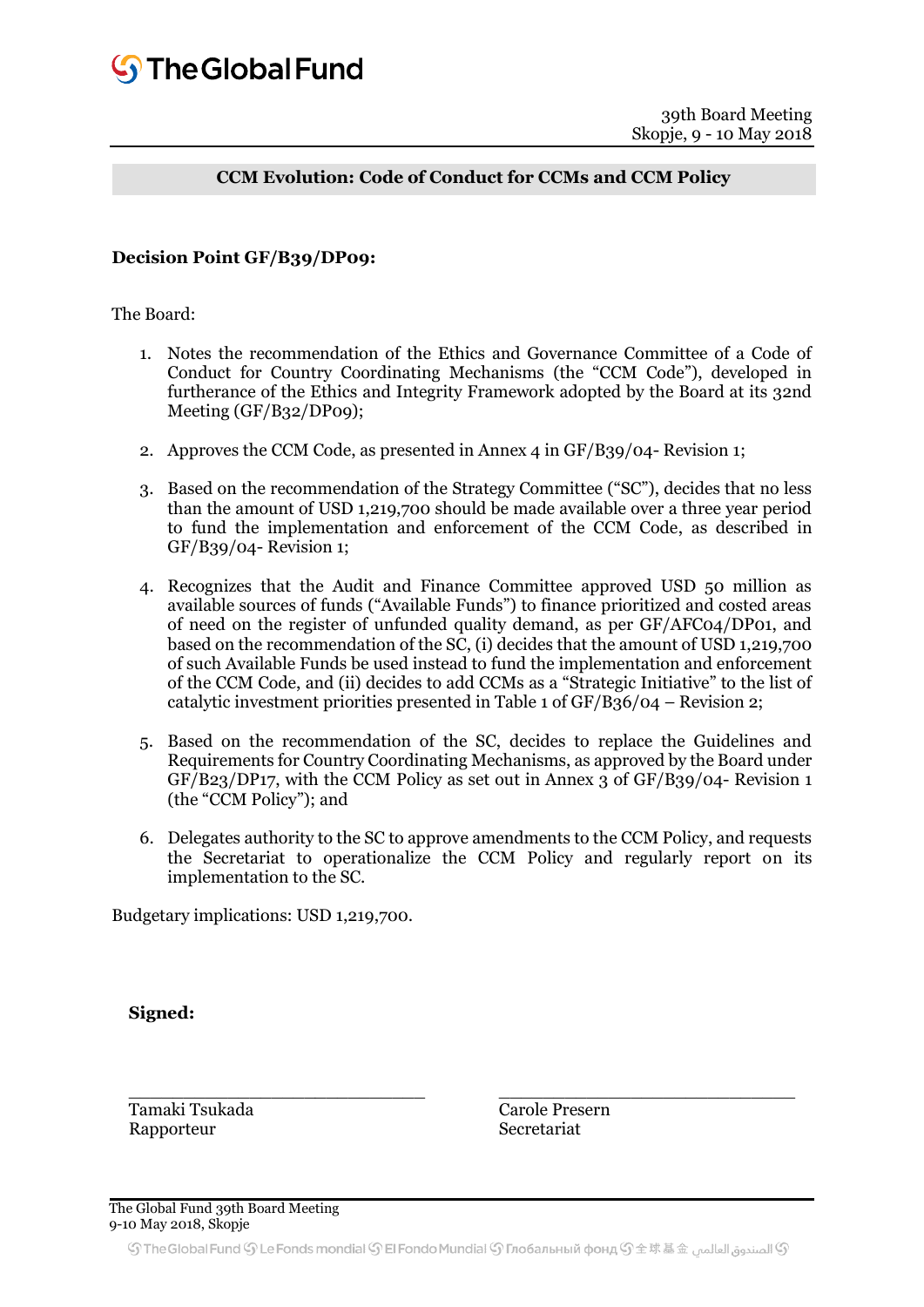# **CCM Evolution: Funding for Near-Term Implementation**

#### **Decision Point GF/B39/DP10:**

The Board:

1. Recognizes the inherent value and essential function of Country Coordinating Mechanisms ("CCMs") in the Global Fund architecture and acknowledges the need to evolve CCMs to align with the Global Fund Strategy 2017-2022: Investing to End Epidemics;

2. Recognizes that the Audit and Finance Committee approved USD 50 million as available sources of funds ("Available Funds") to finance prioritized and costed areas of need on the register of unfunded quality demand, as per GF/AFC04/DP01; 3. Based on the recommendation of the Strategy Committee ("SC"), decides that the amount of USD 3.85 million of such Available Funds be used instead to fund a phased roll-out of the evolution of Country Coordinating Mechanisms (the "CCM Evolution") in 2018 and 2019 under the CCM Strategic Initiative, consistent with the interventions and activities under the "intermediate" approach, as detailed in  $GF/B39/04$  – Revision 1;

4. Requests the Secretariat (1) to develop a set of draft indicators for consultation with the SC at its July 2018 meeting, including near term (process and output) and longer term (outcome and impact) indicators, and (2) to regularly report to the SC on the operationalization of the CCM Evolution;

5. Directs the SC (1) to utilize the near term results (referenced in part 4 above) as one of the inputs to inform the type of activities and the level of funding for CCM Evolution in the 2020- 2022 allocation period, and (2) during the development of the allocation methodology for this period, to discuss the level of funding needed to scale the activities and number of CCMs; and

6. Asks the Board, Secretariat and partners at country level to support the effective implementation of CCM Evolution, and in particular asks the Secretariat to drive the execution of CCM Evolution through consistent engagement of relevant parts of the organization and with an appropriate mix of resources, both staff and financial, from both current and future allocations.

Budgetary implications: USD 3.85 million, funded through available sources of funds identified by the Audit and Finance Committee under GF/AFC04/DP01.

**Signed:**

Tamaki Tsukada Rapporteur

Carole Presern Secretariat

 $\frac{1}{2}$  ,  $\frac{1}{2}$  ,  $\frac{1}{2}$  ,  $\frac{1}{2}$  ,  $\frac{1}{2}$  ,  $\frac{1}{2}$  ,  $\frac{1}{2}$  ,  $\frac{1}{2}$  ,  $\frac{1}{2}$  ,  $\frac{1}{2}$  ,  $\frac{1}{2}$  ,  $\frac{1}{2}$  ,  $\frac{1}{2}$  ,  $\frac{1}{2}$  ,  $\frac{1}{2}$  ,  $\frac{1}{2}$  ,  $\frac{1}{2}$  ,  $\frac{1}{2}$  ,  $\frac{1$ 

The Global Fund 39th Board Meeting 9-10 May 2018, Skopje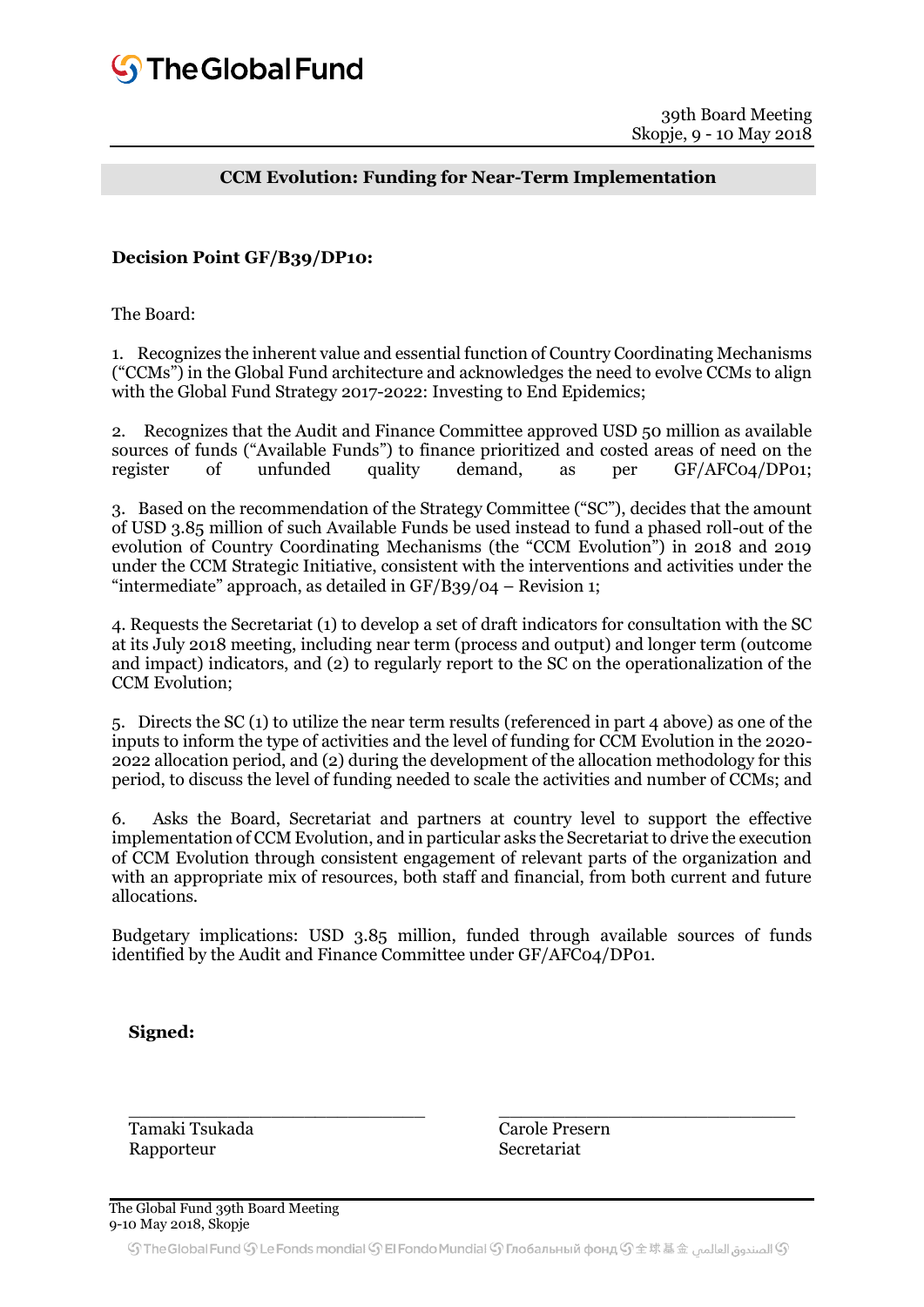### **Approval of Risk Appetite Framework**

#### **Decision Point GF/B39/DP11:**

#### The Board:

- i. Acknowledges the decision of the Strategy Committee concurring with the Risk Appetite Statements for the risks under such committee's purview, as set forth in the table in Annex 3 to  $GF/SCo6/03$  – Revision 2;
- ii. Acknowledges that the Strategy Committee will further discuss the Human Rights and Gender Inequality, Transition, and Drug and Insecticide Resistance risks at its meeting in July 2018, which will include discussion of the risk management strategy for these risks, including mitigation measures in place and/or planned, and a determination of the appropriateness of setting risk appetite statements for these risks;
- iii. Further acknowledges the decision of the Audit and Finance Committee concurring with the Risk Appetite Statements for the risks under such committee's purview, as set forth in the table in Annex 3 to  $GF/AFCO6/16$  – Revision 1; and
- iv. Based upon the recommendation of the Audit and Finance Committee, approves the Risk Appetite Framework, including Risk Appetite, Target Risk levels and the indicative timeframes for achieving Target Risk, as described in the table in Annex 3 to GF/B39/07.

Budgetary implications (included in OpEx budget)

**Signed:**

Tamaki Tsukada Rapporteur

Carole Presern Secretariat

\_\_\_\_\_\_\_\_\_\_\_\_\_\_\_\_\_\_\_\_\_\_\_\_\_\_\_